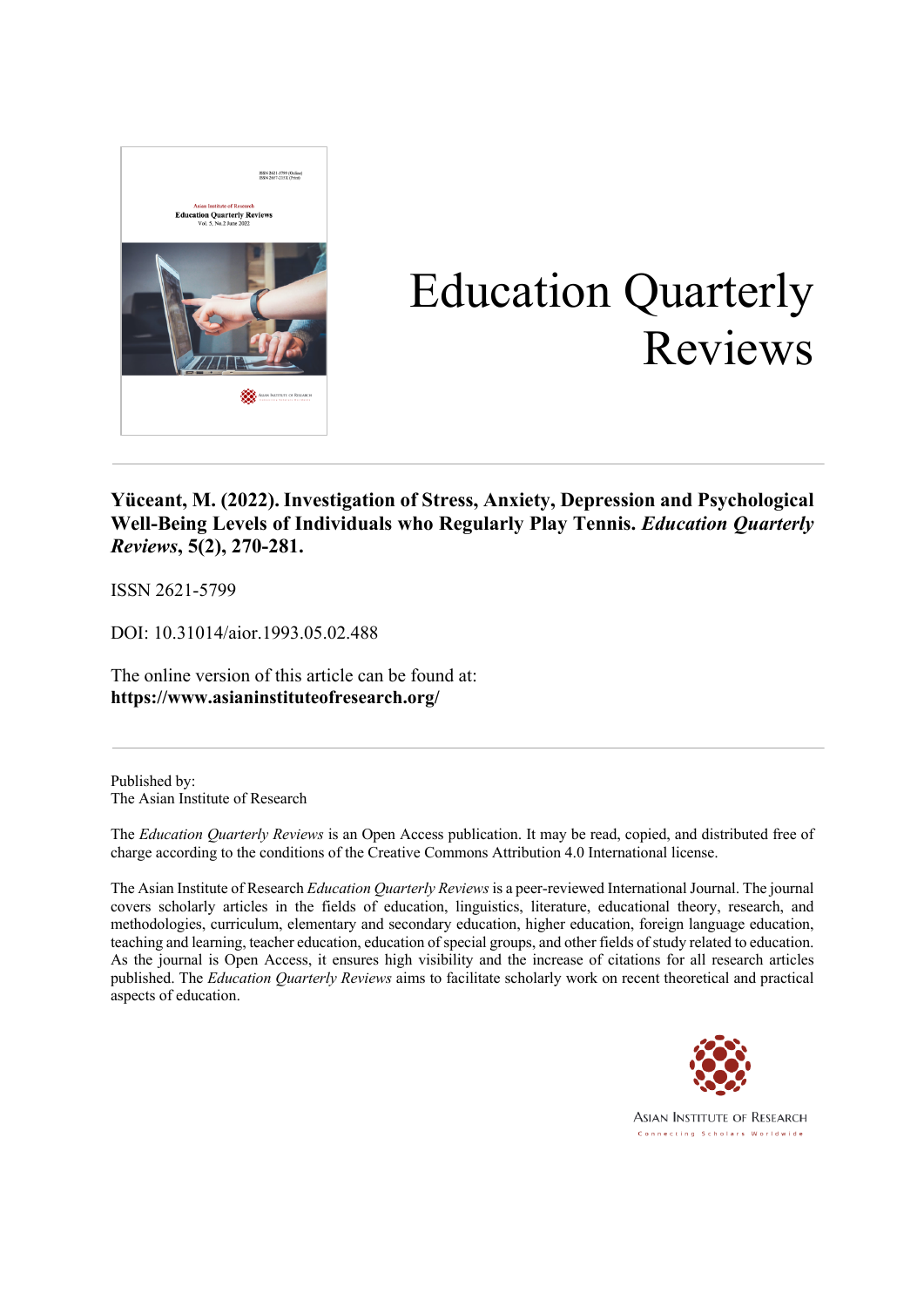

# Investigation of Stress, Anxiety, Depression and Psychological Well-Being Levels of Individuals who Regularly Play Tennis

Metin Yüceant<sup>1</sup>

<sup>1</sup> Faculty of Sport Sciences, Aksaray University, Aksaray, Turkey. Email: metinyuceant@hotmail.com

Correspondence (Main Author): Metin Yüceant, Faculty of Sport Sciences, Aksaray University, Aksaray, Turkey. E-mail: metinyuceant@hotmail.com

#### **Abstract**

This research was carried out to examine the stress, anxiety, depression and psychological well-being levels of individuals who regularly play tennis. The research group consisted of 450 individuals. In the study, "Depression, Anxiety and Stress Scale," "Spielberger State-Trait Anxiety Inventory" and "Psychological Well-Being Scale" were used as data collection tools. In the analysis of the data the normality test of the data was carried out by applying the Kolmogorov-Smirnov technique and the Skewness-Kurtosis coefficients. T-test was used to determine whether the stress, anxiety, depression and psychological well-being levels of individuals differ in terms of gender variable. One-way analysis of variance (Anova) technique was used to determine whether they differed in terms of tennis playing time. Pearson correlation coefficient analysis technique was used to examine the relationship between stress, anxiety, depression and psychological well-being. In addition, multiple regression analysis was applied to test how stress is a predictor of anxiety, depression and psychological well-being. According to the results obtained in the study, while there was no significant difference in the levels of stress, anxiety, depression and psychological well-being in terms of the gender variable  $(p>0.05)$ , there was a significant difference in terms of the duration of playing tennis ( $p<0.05$ ). While a positive and significant relationship was observed between stress, anxiety and depression, it was observed that there was a negative significant relationship between psychological well-being and stress, anxiety and depression. It has also been found that stress is a strong predictor of anxiety, depression and psychological well-being.

**Keywords:** Stress, Anxiety, Depression and Psychological Well-Being

#### **1. Introduction**

Stress is a negative emotional state that negatively affects the daily lives of individuals and causes different psychological and physiological diseases in the long run. Disputes between individuals, feeling of loneliness, negative experiences in the past, worries about the future, diseases, economic problems, social violence and work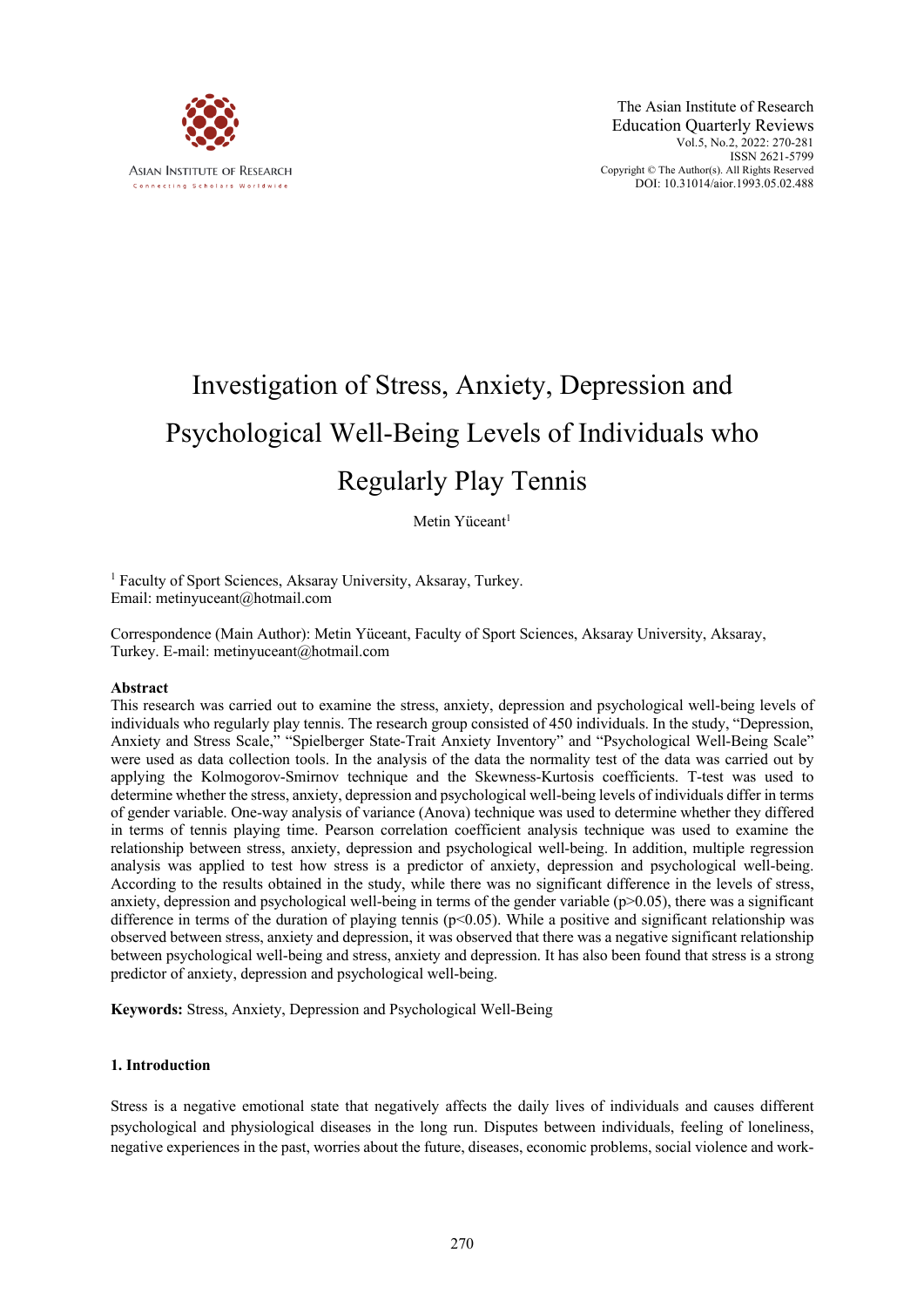related problems are known as the most important causes of stress (World Health Organization, 2020). Selye (1952) defined stress as an organism's response to a set of stimuli.

Although stress is stated as a negative emotional state, it can also be considered as a positive situation for individuals if it is perceived at an optimal level or provides an individual gain (Robbins, DeCenzo, & Coulter, 2013). However, excessive and uncontrolled stress can cause health problems such as high blood pressure, heart attack, headaches and stomachaches, and even bring individuals face to face with undesirable situations such as anxiety, depression and poor performance (Alpertonga, Unsar, & Akin-Koldere, 2016). Individuals can experience stress quite often in sports environments, as in all areas of life.

Stress causes athletes to see themselves as inadequate by damaging their physical energy and self-confidence. In addition, it can prevent the skills gained by working for many years, as well as cause injuries, which are the biggest fear of athletes (Ozdevecioglu & Yalcin, 2010). Therefore, it is extremely important for athletes to be aware of negative emotional states such as stress and to know the necessary practices on how to deal with stress in order to perform successfully. Because stress causes physiologically increased blood pressure, heart rate and muscle tension, mental insecurity, loss of concentration, restlessness and feelings of inadequacy in athletes, resulting in coordination disorder and errors in technical and tactical skills (Altungul, 2006). Another emotional state that has a respectful and nervous basis intertwined with stress is anxiety (Daviu, Bruchas, Moghaddam, Sandi, & Beyeler, 2019).

Anxiety is a leading concept in psychology. It is expressed as an emotional state that occurs in individuals depending on internal and external factors (Spielberger, 1966). It has also been the subject of many studies, especially since it has an effect that can increase or decrease performance in sports (Ramakrishnan, Sathya, & Ghelani, 2015).

It is a negative emotional state that is generally defined as anxiety, worry, anxiety and nervousness and is associated with the arousal of the body (Weinberg & Gould, 2011). Anxiety in sports environments is defined as an unpleasant psychological response to stress caused by task performance under pressure (Cheng, Hardy, & Markland, 2009). If anxiety is felt at a disproportionate level, it causes serious mental disorders in individuals (Kapur, 2020). It can affect the quality of life and relationships of individuals negatively, as well as cause a decrease in the performance of the athletes who struggle in sports environments, which is the most important factor in reaching their goals (Khan et al., 2017; Palazzolo, 2019; Sahin, 2019). Therefore, it is thought that the optimal level of anxiety, which can be seen especially in athletes, is an important issue for them to perform well.

Basically, anxiety is expressed as state and trait anxiety (Martens et al., 1990; Oner & Le Compte, 1983). While state anxiety expresses stimuli for threats existing in the environment in a certain time period depending on any situation, trait anxiety is expressed as a tendency to perceive stimuli as worrying depending on personal experiences (Oner & Le Compte, 1983). As it can be understood from the expressions, individuals can experience anxiety depending on any situation, as well as show a tendency to worry for a long time. Another mood disorder that is frequently seen in the community and primary health care services, such as anxiety, is depression (Adwas, Jbiral, & Azab, 2019).

Depression is a serious mental disorder that can be seen in individuals of all ages and negatively affects the productivity and ability of getting along with others (Kisch, Leino, & Silverman, 2005; Pratt & Brody, 2008). Depression is a syndrome with symptoms such as constant sadness, stagnation, unwillingness, feeling of worthlessness, sadness, inadequacy, pessimism, and physiological slowdown in functioning (Goodwin, 2006). It is expressed as a social health problem in that it becomes chronic in individuals and has a high probability of recurrence (Kivrak et al., 2016). Therefore, it is thought that some measures should be taken in order to minimize the negative effects of depression and to prevent especially healthy individuals from falling into depression. It can be said that it is at the forefront of these measures in participation in sports. Because it is known that regular participation in sports reduces the risk of depression and contributes to the psychological well-being of individuals (Cicek et al., 2015; Matamoros-Catalan et al., 2016; Schuch et al., 2016).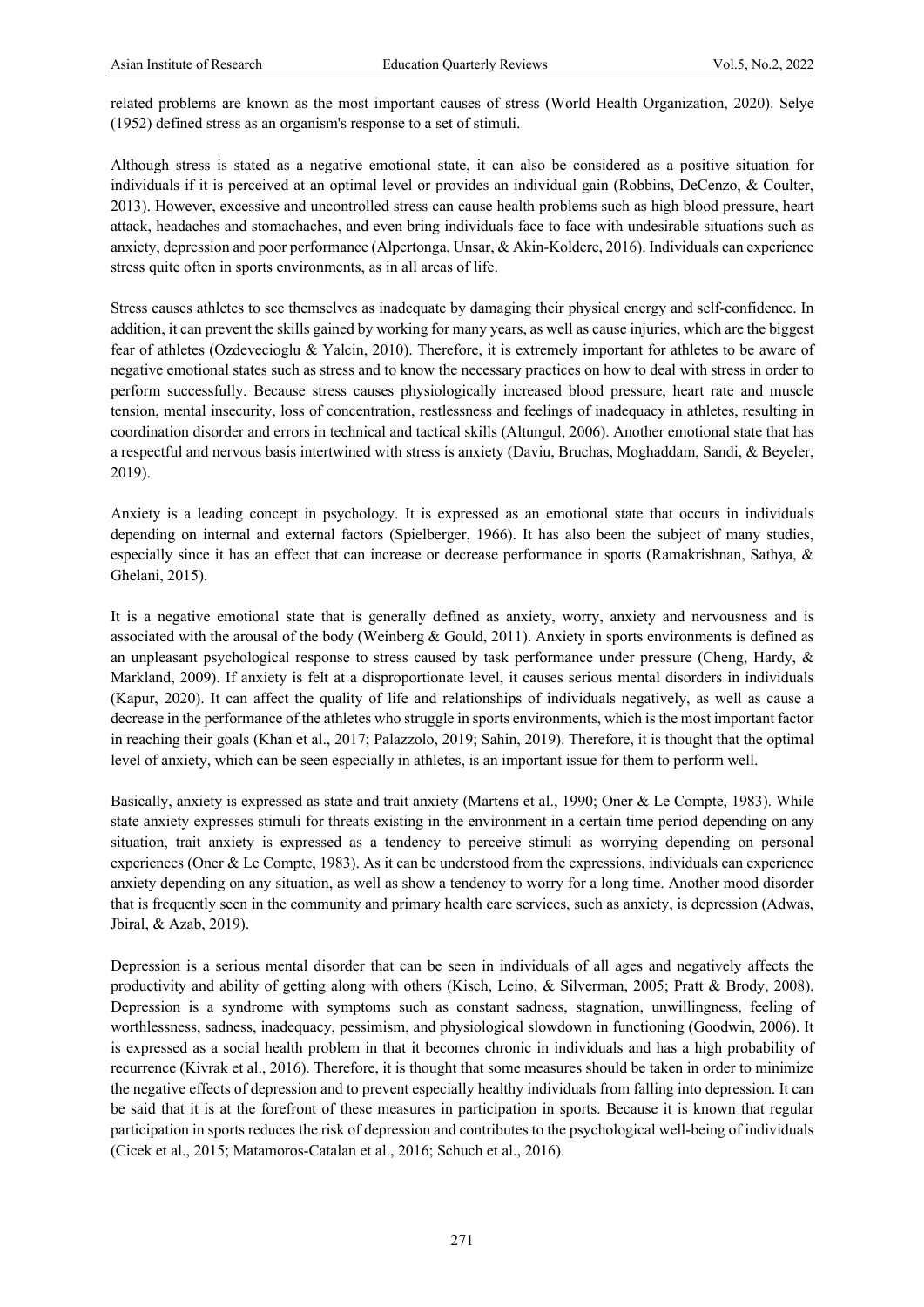Psychological well-being is expressed as maintaining meaningful goals, personal development, establishing quality relationships with others, self-actualization when faced with difficulties, being fully functional, and living a meaningful life (Deniz et al., 2017; Keyes, Shmotkin, & Ryff, 2002). How individuals evaluate themselves or the quality of their life is also explained as psychological well-being (Ryff, Magee, Kling, & Wing, 1999). Özen (2010) states that psychological well-being is within the responsibility of the individual. It can be mentioned about a concept consisting of good developments in terms of people taking all the responsibilities of their lives and the acceptability of their preferences.

Ryff' (1989) states that there are six sub-dimensions in the concept of psychological well-being. These subdimensions include self-respect, establishing positive relationships with other people, personal development, domain dominance, and autonomy. Psychological well-being provides a number of positive contributions to people's lives. It is stated that these contributions include maintaining a healthy and longer life, having more functional social relationships, and positive increases in individuals' work lives and performances. Diener & Chan (2011) stated that psychological well-being has an important contribution to individuals' living a healthier and longer life, which is discussed and examined in relational, experimental and quasi-experimental studies.

Ryan & Deci (2001) explained that well-being is related to psychological needs. Autonomy, competence and establishing relationships are stated to be basic psychological needs. It has been argued that the ability to meet these explains well-being. It has been stated that individuals' psychological well-being will make them happier (Ryan & Deci, 2001).

Forgeard, Jayawickreme, Kern, & Seligman (2011) stated that psychological well-being is characterized by living well and doing good things rather than feeling good. Therefore, it is possible to say that participation in sports activities has some positive effects on the psychological structure of individuals. In different studies in the literature, it is stated that participation in sports activities has positive effects on psychological health (Arslan et al., 2011; Aytan, 2010).

Sport is expressed as a pedagogical and social effort that develops mental, spiritual and social behaviors, keeping the competition among individuals in the foreground within certain rules (Sunay, 2010). Sports are all kinds of physical activities aimed at improving physical fitness, mental health and social interaction between individuals through organized participation (Sutula, 2018). World Health Organization (2018) stated that regular sports have an important effect on preventing and controlling diseases that threaten human life such as heart disease, stroke, diabetes, cancer and hypertension, and improving quality of life and mental health; stated that physical inactivity negatively affects the health system, quality of life and mental health. A counter-approach can be made to a positive assessment of the situation for further evaluation of the sport.

World Health Organization (2013) stated that there is an important relationship between physical activity and mental health. Heggelund, Kleppe, Morken, & Vedul-Kjelsas (2014) stated that regular physical activity could be a treatment method for preventing psychological disorders that develop in individuals. Schultchen et al. (2019) stated that individuals who do sports experience less stress and have less negative emotions. Ekeland, Heian, Hagen, & Coren (2005) stated that sports activities have positive effects on individuals' self-esteem and some psychological characteristics. The effect of sport on psychological characteristics may differ according to the sport branch of the individual. The type of sport can affect the psychological and emotional state of the individual in different ways due to some psychological characteristics it contains (Salar, Hekim, & Tokgoz, 2012). It is thought that tennis is one of these sports branches. Tennis is a sport that individuals often prefer as a daily activity, as it can be played outdoors and with two people. These features of tennis lead individuals to play tennis regularly and thus help them meet the daily physical activity needs recommended by experts in order to become a healthier individuals. Therefore, it contributes significantly to the preservation of people's physical and psychological health.

Tennis is an individual sport played with a racket on a court that is divided into two with a net and requires intense strength, speed, endurance, mobility and skill (Coskun & Eyuboglu, 2020; Sar, Yuksek, & Ayan, 2020). Although tennis is stated as an individual sport, it has become one of the most preferred sports branches by people in terms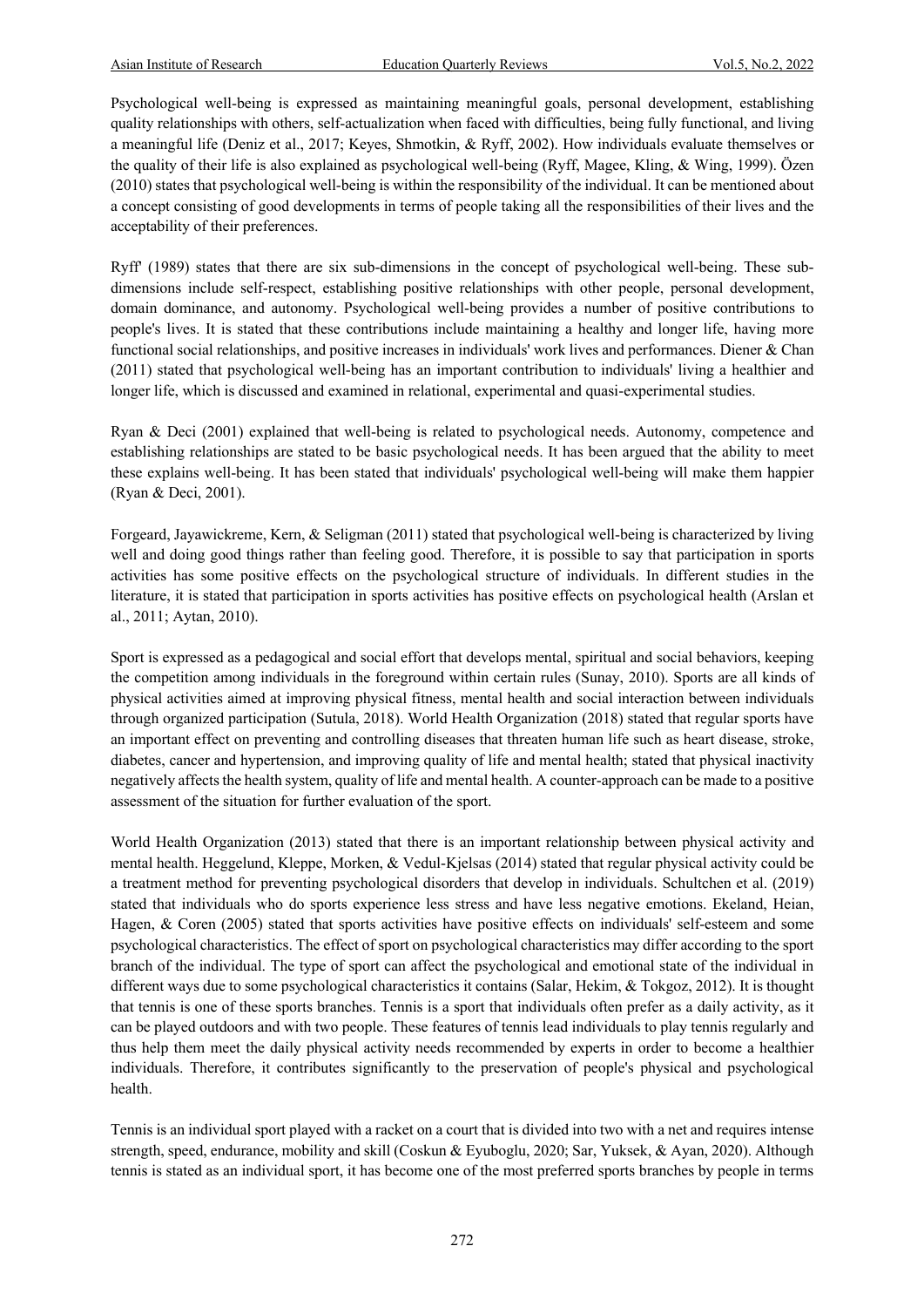of being played by two people against each other and being a sport that individuals can play in their spare time, both indoors and outdoors, apart from professional tennis (Buyukergun, 2020). It has become a widely played sport, especially since it allows the athletes to develop their technical tactical skills by playing only with their partners without the help of a trainer (Unierzyski & Crespo, 2007).

As in every branch, there is a struggle to prevail against the opponent in tennis. Tennis is expressed as a racquet sport that includes short rallies, each game usually lasts 4-12 seconds and rest times vary between 20-90 seconds (Ozkatar-Kaya & Karahan, 2019). Therefore, the ability of the athletes to make the right decisions about the game is as important as the strategic and tactical approaches during the game for a good performance (Turner, 2003). Depending on the fact that it is an individual sport, the athletes in the tennis branch have to make different decisions during the game, and accordingly, the athletes need to provide emotional and mental control in order not to be mentally disconnected from the game. Because athletes may feel pressure depending on the demands of the environment, they may be afraid of failing and they may lose interest in being successful. Therefore, athletes may be exposed to such emotional states that can negatively affect their performance and cause them to break away from their goals. Stress, anxiety and depression are some of these emotional states.

It is thought that the game of tennis has a positive effect on human health in many aspects, as well as psychologically, and especially reduces negative mood states such as stress, anxiety and depression. For this reason, it is thought that it is important to examine stress, anxiety, depression and psychological well-being in individuals playing tennis. Therefore, the aim of this study was to examine the stress, anxiety, depression and psychological well-being levels of individuals who regularly play tennis.

#### **2. Method**

#### *2.1 Research Model*

The research was designed in a screening model in order to examine the stress, anxiety, depression and psychological well-being levels of individuals who play tennis regularly. The scanning model is a model that aims to describe a situation that existed in the past or that is still ongoing (Karasar, 2013).

## *2.2 Research Group*

The research group consisted of a total of 450 individuals, 220 (48.9%) female and 230 (51.1%) male, who live in different provinces of Turkey and play tennis regularly. When the distribution of the individuals participating in the study according to the duration of playing tennis was examined, it was seen that 163 (36.2%) played tennis 1- 2 days a week, 155 (34.4%) played tennis 3-4 days a week, and 132 (29.3%) played tennis 5-6 days a week. It was determined that there was no one who played tennis 7 days a week among the participants. The distribution of individuals according to independent variables is shown in Table 1.

| Lavic 1. Distribution of the Research Group According to muependent variables |     |      |  |  |  |  |  |  |
|-------------------------------------------------------------------------------|-----|------|--|--|--|--|--|--|
| <b>Gender</b>                                                                 |     | %    |  |  |  |  |  |  |
| Female                                                                        | 220 | 48.9 |  |  |  |  |  |  |
| Male                                                                          | 230 | 51.1 |  |  |  |  |  |  |
| <b>Total</b>                                                                  | 450 | 100  |  |  |  |  |  |  |
| <b>Tennis Playing Duration</b>                                                |     | %    |  |  |  |  |  |  |
| 1-2 days a week                                                               | 163 | 36.3 |  |  |  |  |  |  |
| 3-4 days a week                                                               | 155 | 34.4 |  |  |  |  |  |  |
| 5-6 days a week                                                               | 132 | 29.3 |  |  |  |  |  |  |
| <b>Total</b>                                                                  | 450 | 100  |  |  |  |  |  |  |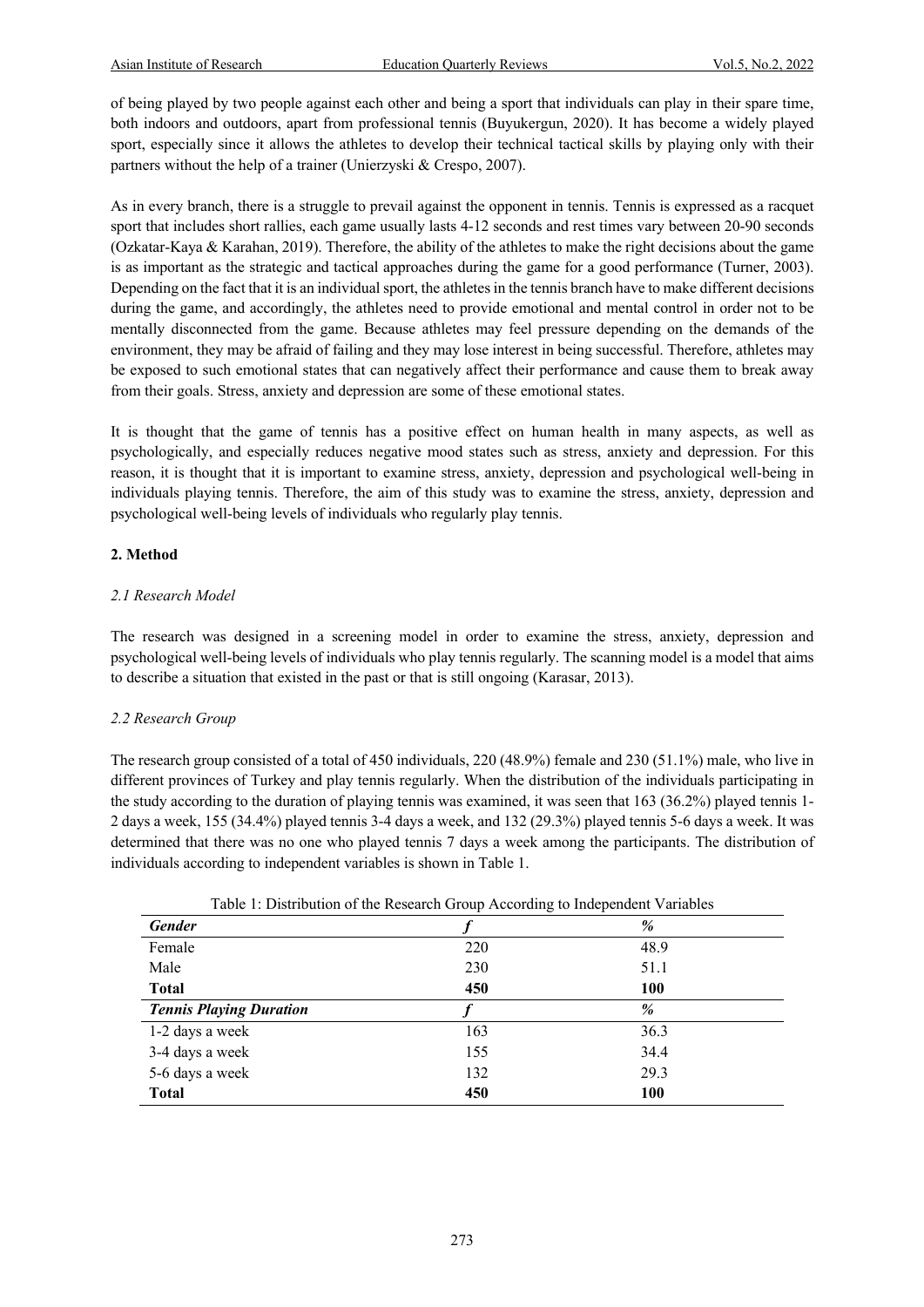## *2.3 Data Collection Tools*

The personal information form created by the researcher was used in the collection of data in order to determine the characteristics of individuals such as gender and tennis playing time. In addition, "Depression, Anxiety and Stress Scale," "Spielberger State-Trait Anxiety Inventory" and "Psychological Well-Being Scale" were used in the study.

## 2.3.1 Personal Information Form

It was created by the researcher in order to determine the characteristics of the individuals in the research group, such as gender and duration of playing tennis. In the personal information form, which includes the variables that are thought to affect individuals' stress, anxiety, depression and psychological well-being levels, questions about your gender and duration of playing tennis were asked

## 2.3.2 Depression, Anxiety and Stress Scale (DASS)

In the study, the Depression, Anxiety and Stress Scale (DASS) was used to determine the stress and depression levels of individuals. DASS was developed by Lovibond & Lovibond (1995) and adapted into Turkish by Yildirim, Boysan, & Kefeli (2018). It is a three-dimensional scale: depression, anxiety, and stress. In this study, the subdimensions of stress and depression were discussed. The scale is a 21-item scale, with 3, 5, 10, 13, 16, 17, and 21 items depression, 2, 4, 7, 9, 15, 19, and 20 items anxiety, 1, 6, 8, the 11th, 12th, 14th and 18th items measure stress. The scale, which consists of never (0), sometimes (1), quite often (2), and always (3) statements, is a 4-point likert type scale. In the study, the total Cronbach's alpha reliability coefficient for the scale was calculated as 0.89. Cronbach's alpha reliability coefficient was calculated as 0.83 for stress, which is the sub-dimensions of the scale, and 0.85 for depression.

# 2.3.3 Spielberger State-Trait Anxiety Inventory (STAI)

The State-Trait Anxiety Inventory (STAI) was used to determine the anxiety levels of the individuals participating in the research. STAI was developed by Spielberger, Gorsuch, & Lushene (1970) and adapted into Turkish by Oner & LeCompte (1983). In this study, in which state and trait anxiety inventory was used, trait anxiety was discussed. The scale is a 20-item scale and consists of two different statements, direct statements and reversed statements. 22, 23, 24, 25, 28, 29, 31, 32, 34, 35, 37, 38 and 40 items of the scale are direct statements, 21, 26, 27, 30, 33, 36 and 39 items are reverse statements. The scale, which consists of almost never (1), sometimes (2), often (3) and almost always (4) statements, is a 4-point likert type scale. In the study, the total Cronbach's alpha reliability coefficient for the scale was calculated as 0.81

## 2.3.4 Psychological Well-Being Scale

In the study, Psychological Well-Being Scale was used to determine the psychological well-being levels of individuals. Psychological Well-Being Scale was developed by Diener, Wirtz, Tov, Kim-Prieto, Choi, Oishi, & Biswas-Diener (2010) and adapted into Turkish by Telef (2013). The scale is a total of 8 items and there is no reverse item. The scale, which consists of strongly disagree (1), disagree (2), somewhat disagree (3), undecided (4), somewhat agree (5), agree (6) and strongly agree (7), is a 7-point likert type scale. In the study, the total Cronbach's alpha reliability coefficient for the scale was calculated as 0.84.

## *2.4 Research Publication Ethics*

*T*his study was carried out considering ethical rules. The necessary ethical approval was obtained with the letter of Aksaray University Human Research Ethics Committee dated 21.12.2021 and numbered 2021/08-05.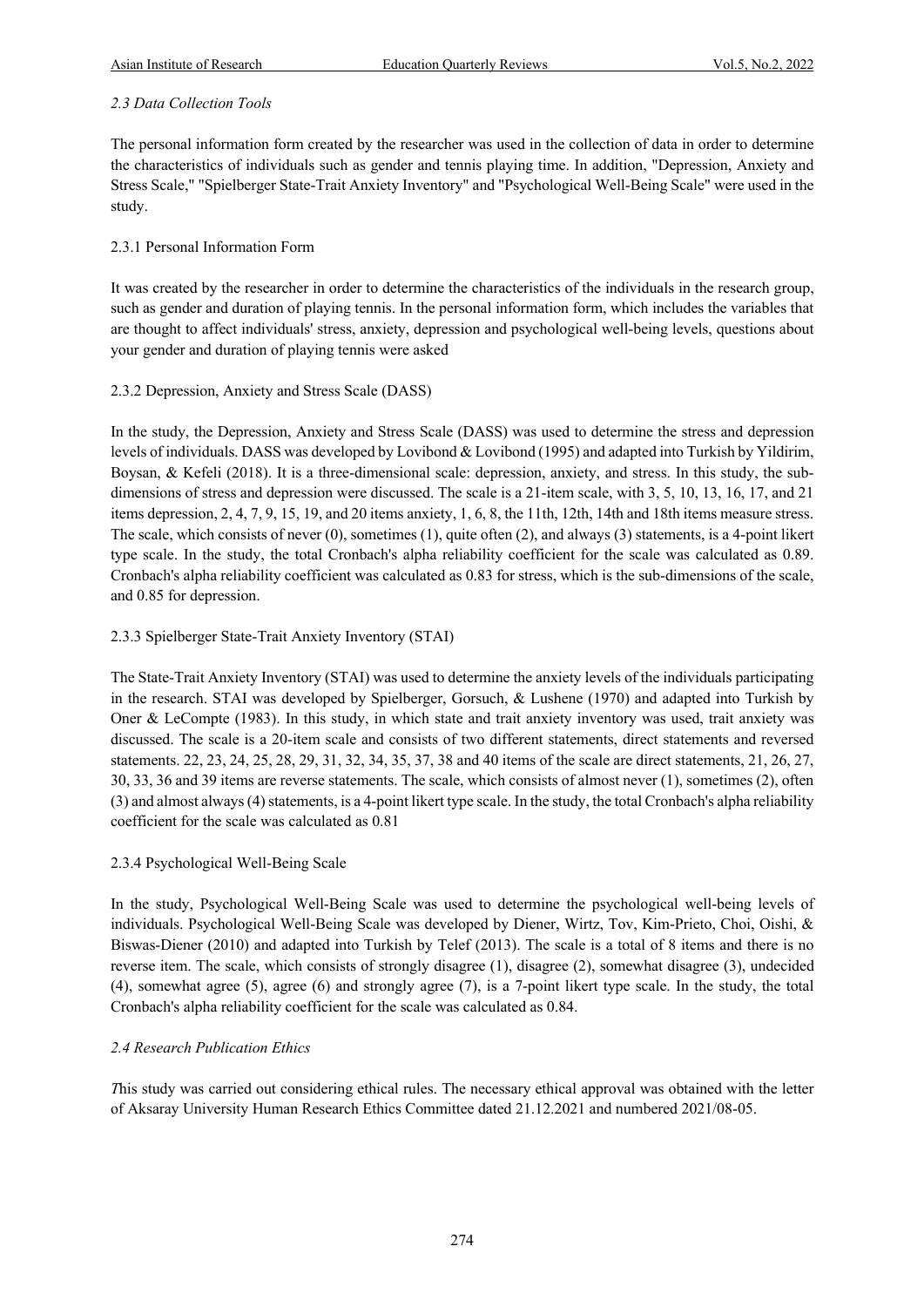#### *2.5 Analysis of Data*

In the research, firstly, the measurement tools used were examined and incomplete or incorrectly filled questionnaires were not included in the analysis. SPSS 21 package program was used in the analysis of the data and the significance level was accepted as 0.05. In order to test normality, Kolmogorov-Smirnov (K-S) test was used and Skewness-Kurtosis (S-K) coefficients were applied. Tabachnick & Fidell (2013) stated that if the S-K coefficients are between -1.5, +1.5, and George & Mallery (2010) are between -2,+2, it can be assumed that the data are normally distributed. As a result of the examinations, it was seen that the data were distributed normally  $(p>0.05)$ , and the S-K coefficients were found to be within the specified ranges for stress  $(0.845; 0.775)$ , anxiety (0.014; 0.100), depression (0.083; 0.116) and psychological well-being (0.095; 0.119). Arithmetic mean and standard deviation techniques from descriptive statistics were used to determine the stress, anxiety, depression and psychological well-being levels of individuals who play tennis regularly. The t-test was used to determine whether there was a significant difference in terms of gender variable, and one-way analysis of variance (Anova) technique was used to determine whether it differed significantly in terms of tennis playing duration. Tukey test was used to examine the source of variance. In addition, Pearson correlation coefficient analysis technique was used to examine the relationship between individuals' stress, anxiety, depression and psychological well-being levels. Multiple regression technique was used to determine how stress is a predictor on anxiety, depression and psychological well-being.

#### **3. Results**

In this section, the findings obtained from the research and the tables with the interpretations of these findings are given. Table 2 shows the mean scores obtained from the depression, anxiety and stress scale, trait anxiety inventory and psychological well-being scale of individuals who play tennis regularly.

| Regularly                |     |       |       |  |  |  |  |
|--------------------------|-----|-------|-------|--|--|--|--|
|                          |     | M     | $S^*$ |  |  |  |  |
| <b>Stress</b>            | 450 | 8.96  | 1.44  |  |  |  |  |
| Anxiety                  | 450 | 23.10 | 2.77  |  |  |  |  |
| Depression               | 450 | 8.96  | 1.44  |  |  |  |  |
| Psychological Well-Being | 450 | 49.61 | 3.77  |  |  |  |  |

Table 2: Stress, Anxiety, Depression and Psychological Well-Being Levels of Individuals who Play Tennis

*\*Standard Deviation*

The results of stress, anxiety, depression and psychological well-being of individuals who regularly play tennis are given in Table 2. Accordingly, individuals' stress levels were calculated as M=8.96±1.44, anxiety levels as M=23.10±2.77, depression levels as M=8.96±1.44, and psychological well-being levels as M=49.61±3.77.

| Table 3: Individuals' Levels of Stress, Anxiety, Depression and Psychological Well-Being in Terms of Gender |  |  |  |
|-------------------------------------------------------------------------------------------------------------|--|--|--|
|                                                                                                             |  |  |  |

|                          | Gender | N   | M     | S    |       | sd  | p     |
|--------------------------|--------|-----|-------|------|-------|-----|-------|
| <b>Stress</b>            | Female | 220 | 9.03  | 1.58 | 0.901 | 448 |       |
|                          | Male   | 230 | 8.90  | 1.30 |       |     | 0.368 |
| Anxiety                  | Female | 220 | 22.52 | 2.80 | 0.413 | 448 | 0.438 |
|                          | Male   | 230 | 23.65 | 2.64 |       |     |       |
| Depression               | Female | 220 | 9.03  | 1.58 | 0.901 | 448 | 0.368 |
|                          | Male   | 230 | 8.90  | 1.30 |       |     |       |
| Psychological Well-Being | Female | 220 | 49.68 | 3.95 | 0.400 | 448 |       |
|                          | Male   | 230 | 49.54 | 3.61 |       |     | 0.689 |

In Table 3, the t-test was applied to examine whether there was a significant difference in the levels of stress, anxiety, depression and psychological well-being of the individuals in the research group in terms of gender. As a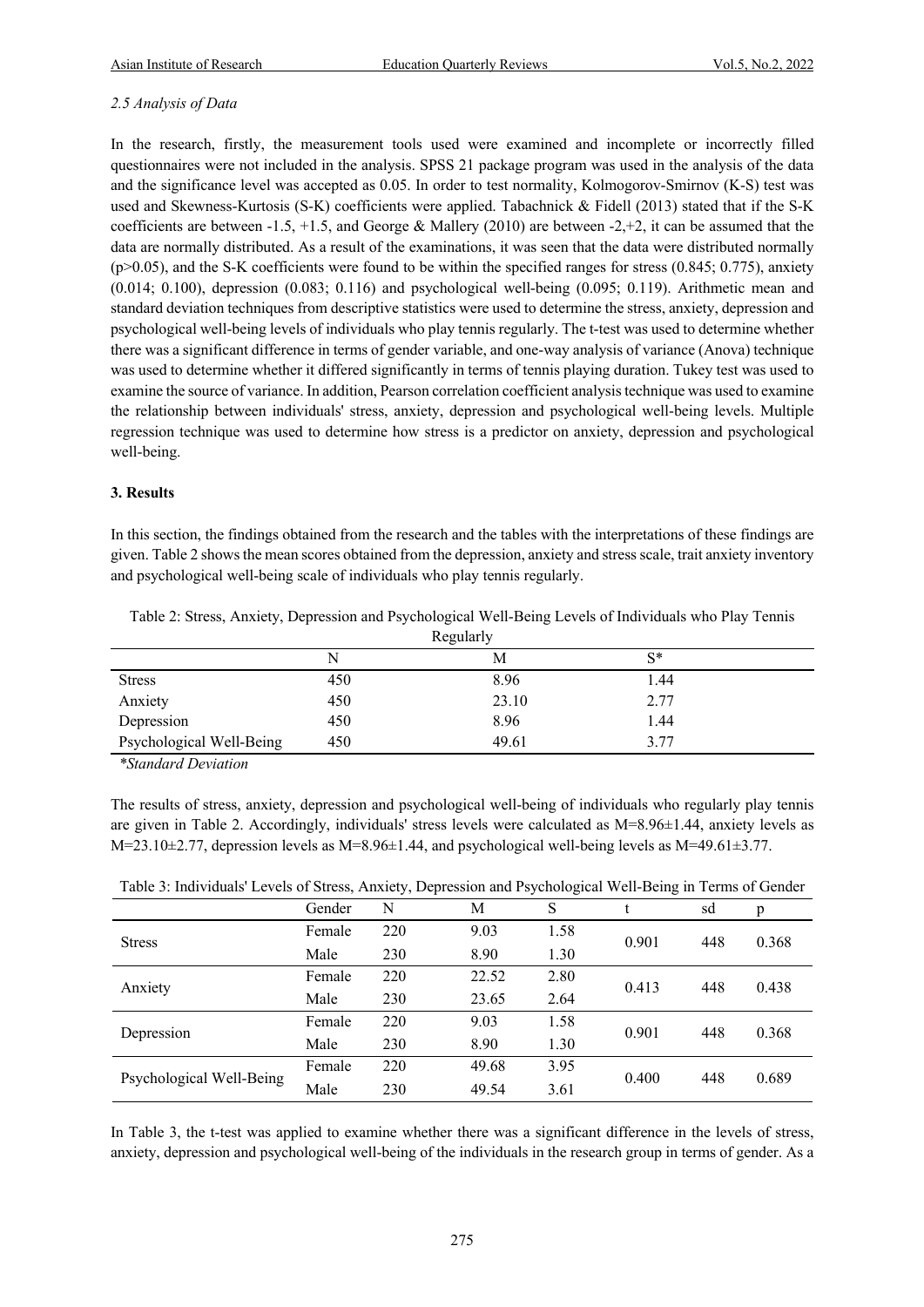result of the examinations, no significant difference was found in the levels of stress, anxiety, depression and psychological well-being in terms of gender (p>0.05).

|               | Traving Duration |     |       |       |             |                       |       |                         |  |
|---------------|------------------|-----|-------|-------|-------------|-----------------------|-------|-------------------------|--|
|               | $*T.P.D.$        | N   | М     | S     | $\mathbf F$ | sd                    | p     | Tukey                   |  |
|               | 1-2 days a week  | 163 | 10.52 | 0.501 |             |                       |       |                         |  |
|               | 3-4 days a week  | 155 | 8.94  | 0.318 |             | 2                     |       | $I-II$                  |  |
| <b>Stress</b> | 5-6 days a week  | 132 | 7.07  | 0.383 | 2563.61     | 447<br>449            | 0.010 | $I-III$<br>$II$ - $III$ |  |
|               | Total            | 450 | 8.96  | 1.448 |             |                       |       |                         |  |
|               | 1-2 days a week  | 163 | 26.34 | 1.403 |             |                       |       |                         |  |
| Anxiety       | 3-4 days a week  | 155 | 22.07 | 1.128 | 1183.31     | $\overline{c}$<br>447 | 0.020 | $I-II$<br>$I-III$       |  |
|               | 5-6 days a week  | 132 | 20.30 | 0.523 |             | 449                   |       | $II$ - $III$            |  |
|               | Total            | 450 | 23.10 | 2.779 |             |                       |       |                         |  |
|               | 1-2 days a week  | 163 | 10.52 | 0.501 |             |                       |       |                         |  |
|               | 3-4 days a week  | 155 | 8.94  | 0.318 | 2563.61     | $\overline{2}$<br>447 | 0.010 | $I-II$<br>$I$ -III      |  |
| Depression    | 5-6 days a week  | 132 | 7.07  | 0.383 |             | 449                   |       | $II$ - $III$            |  |
|               | Total            | 450 | 8.96  | 1.448 |             |                       |       |                         |  |
|               | 1-2 days a week  | 163 | 46.46 | 1.182 |             |                       |       |                         |  |
| Psychological | 3-4 days a week  | 155 | 48.41 | 1.220 | 1414.91     | $\overline{2}$<br>447 | 0.005 | $I-II$                  |  |
| Well-Being    | 5-6 days a week  | 132 | 54.90 | 1.788 |             | 449                   |       | $I-III$<br>$II$ - $III$ |  |
|               | Total            | 450 | 49.61 | 3.779 |             |                       |       |                         |  |

Table 4: Individuals' Levels of Stress, Anxiety, Depression and Psychological Well-Being in Terms of Tennis Playing Duration

*\*Tennis Playing Duration*

In Table 4, one-way analysis of variance (Anova) technique was applied to examine whether there is a significant difference in the levels of stress, anxiety, depression and psychological well-being of individuals who regularly play tennis in terms of the duration of tennis. As a result of the examinations, it was observed that there was a significant difference in the levels of stress, anxiety, depression and psychological well-being in terms of the duration of playing tennis (p<0.05). It was determined that those who spend 5-6 days a week for tennis have lower levels of stress, anxiety and depression, and higher levels of psychological well-being than those who spend 1-2 and 3-4 days a week for tennis (Table 4).

Table 5: The Relationship Between Individuals' Levels of Stress, Anxiety, Depression and Psychological Well-

| Being               |              |               |                       |             |                        |  |  |
|---------------------|--------------|---------------|-----------------------|-------------|------------------------|--|--|
|                     |              | <b>Stress</b> |                       |             | Psychological<br>Well- |  |  |
|                     |              |               | Anxiety               | Depression  | Being                  |  |  |
| <b>Stress</b>       | R            |               | $0.858***$            | $0.941**$   | $-0.865***$            |  |  |
|                     | p            |               | 0.000                 | 0.000       | 0.000                  |  |  |
| Anxiety             | $\mathbb{R}$ | $0.858***$    |                       | $0.829**$   | $-0.763**$             |  |  |
|                     | p            | 0.000         |                       | 0.000       | 0.000                  |  |  |
| Depression          | $\mathbb{R}$ | $0.941**$     | $0.829$ <sup>**</sup> | -           | $-0.865***$            |  |  |
|                     | p            | 0.000         | 0.000                 |             | 0.000                  |  |  |
| Psychological Well- | R            | $-0.865***$   | $-0.763**$            | $-0.865***$ | -                      |  |  |
| Being               | p            | 0.000         | 0.000                 | 0.000       |                        |  |  |

\*\**Correlation is significant at the 0.01 level.*

In Table 5, the relationship between stress, anxiety, depression and psychological well-being levels of the individuals in the research group was examined. Pearson correlation coefficient analysis technique was used to determine the relationship between them. In the study, it was determined that there is a strong positive relationship between stress and anxiety (r=0.858; p<0.05), between stress and depression (r=0.941; p<0.05), and between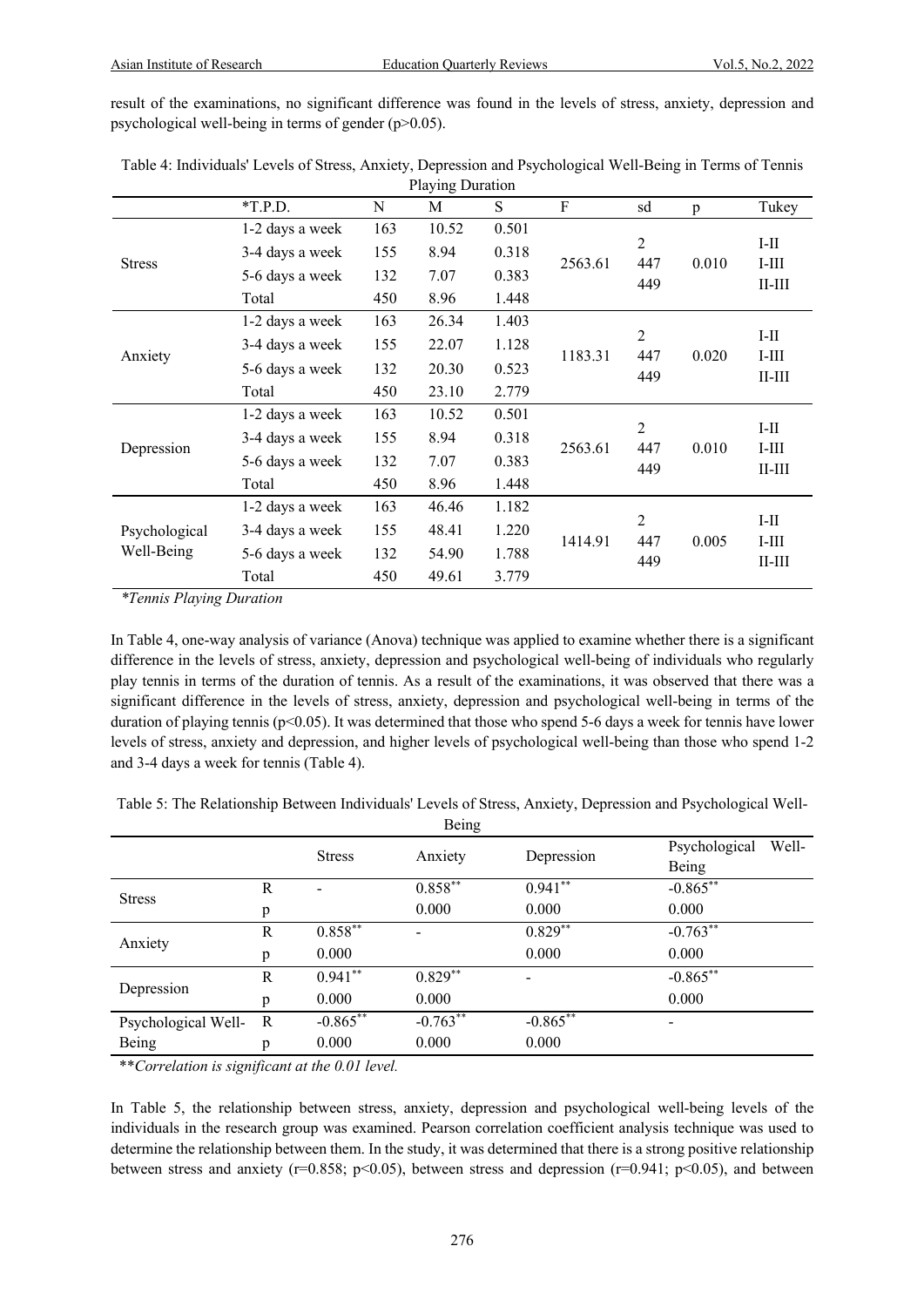anxiety and depression ( $r=0.829$ ;  $p<0.05$ ). In addition, it was concluded that there is a strong negative relationship between stress and psychological well-being (r=-0.865; p<0.05), between anxiety and psychological well-being  $(r=0.763; p<0.05)$ , and between depression and psychological well-being  $(r=0.865; p<0.05)$ .

|               |       |       |         |       |         | $\mathbf{r}$ | $\overline{1}$ | ັ     |         | ັ       |
|---------------|-------|-------|---------|-------|---------|--------------|----------------|-------|---------|---------|
| <b>Stress</b> | R     | $R^2$ | В       | Std.  | ß       |              | F              |       | Part    | Partial |
|               |       |       |         | Error |         |              |                | p     | r       | r       |
| Constant      |       |       | $-1.00$ | 0.321 |         | $-3.126$     |                | 0.002 |         |         |
| Anxiety       | 0.858 | 0.736 | 0.432   | 0.014 | 0.858   | 31.317       | 98.075         | 0.000 | 0.858   | 0.858   |
| Constant      |       |       | 3.65    | 0.178 |         | 62.758       |                | 0.003 |         |         |
| Depression    | 0.941 | 0.885 | 0.343   | 0.005 | 0.941   | 34.563       | 75.782         | 0.000 | 0.941   | 0.941   |
| Constant      |       |       | 2.54    | 0.452 |         | 56.189       |                | 0.001 |         |         |
| Well<br>Psyc. | 0.865 | 0.748 | $-.331$ | 0.009 | $-.865$ | $-36.459$    | 13.292         | 0.000 | $-.865$ | $-.865$ |
| Being         |       |       |         |       |         |              |                |       |         |         |

Table 6: The effects of individuals' stress levels on anxiety, depression and psychological well-being

In Table 6, the predictor of individuals' stress levels on anxiety, depression and psychological well-being was examined. Multiple regression analysis technique was used to determine the predictiveness of each other and the analysis was found to be statistically significant ( $p<0.05$ ). It was concluded that stress is a strong predictor of anxiety (F=98.075; R<sup>2</sup>=0.736), depression (F=75.782; R<sup>2</sup>=0.885) and psychological well-being (F=13.292;  $R^2 = 0.748$ ).

#### **4. Discussion**

In the study, the stress, anxiety, depression and psychological well-being levels of individuals who regularly play tennis were examined. In addition, the stress, anxiety, depression and psychological well-being levels of the individuals participating in the research were discussed in terms of both gender and duration of playing tennis. On the other hand, the relationship between stress, anxiety, depression and psychological well-being levels of individuals was examined in the study and the predictor of stress on anxiety, depression and psychological wellbeing was tested.

In the study, stress, anxiety, depression and psychological well-being levels of individuals who regularly play tennis were examined in terms of gender, and no significant difference was observed in the study ( $p$  $>$ 0.05). In a study examining the stress levels of individuals who do and do not do sports, similar results were found and it was concluded that the stress levels of individuals who actively do sports do not differ according to gender (Mumcu, 2019). In another study examining the anxiety levels of athletes, it was determined that there was no significant difference in the anxiety levels of individuals in terms of gender (Karabulut & Mavi-Var, 2019). In a different study examining the depression status of individuals who regularly participate in sports, it was concluded that the level of depression did not differ in terms of gender (Frost, Hoyt, Chung, & Adam, 2015). In another study examining the psychological well-being levels of individuals, it was determined that there was no difference in the psychological well-being levels of individuals according to gender (Kermen, Ilcin Tosun, & Dogan, 2016). According to the results obtained in the study, it was thought that the fact that female and male had similar feelings was effective in the absence of any difference in terms of gender variable in the levels of stress, anxiety, depression and psychological well-being of individuals.

In the study, stress, anxiety, depression and psychological well-being levels of individuals who regularly play tennis were examined in terms of the variable of tennis playing duration, and it was observed that there was a significant difference in favor of those who spent 5-6 days a week for tennis ( $p<0.05$ ). According to the results, it was determined that as the duration of playing tennis increased, the stress, anxiety and depression levels of individuals decreased and their psychological well-being levels increased. On the other hand, when the studies in the literature are examined, it is seen that there is no research finding that compares the stress, anxiety, depression and psychological well-being levels of individuals in terms of the variable of tennis playing duration. In this context, it is thought that research findings on stress, anxiety, depression and psychological well-being are needed in terms of tennis playing time.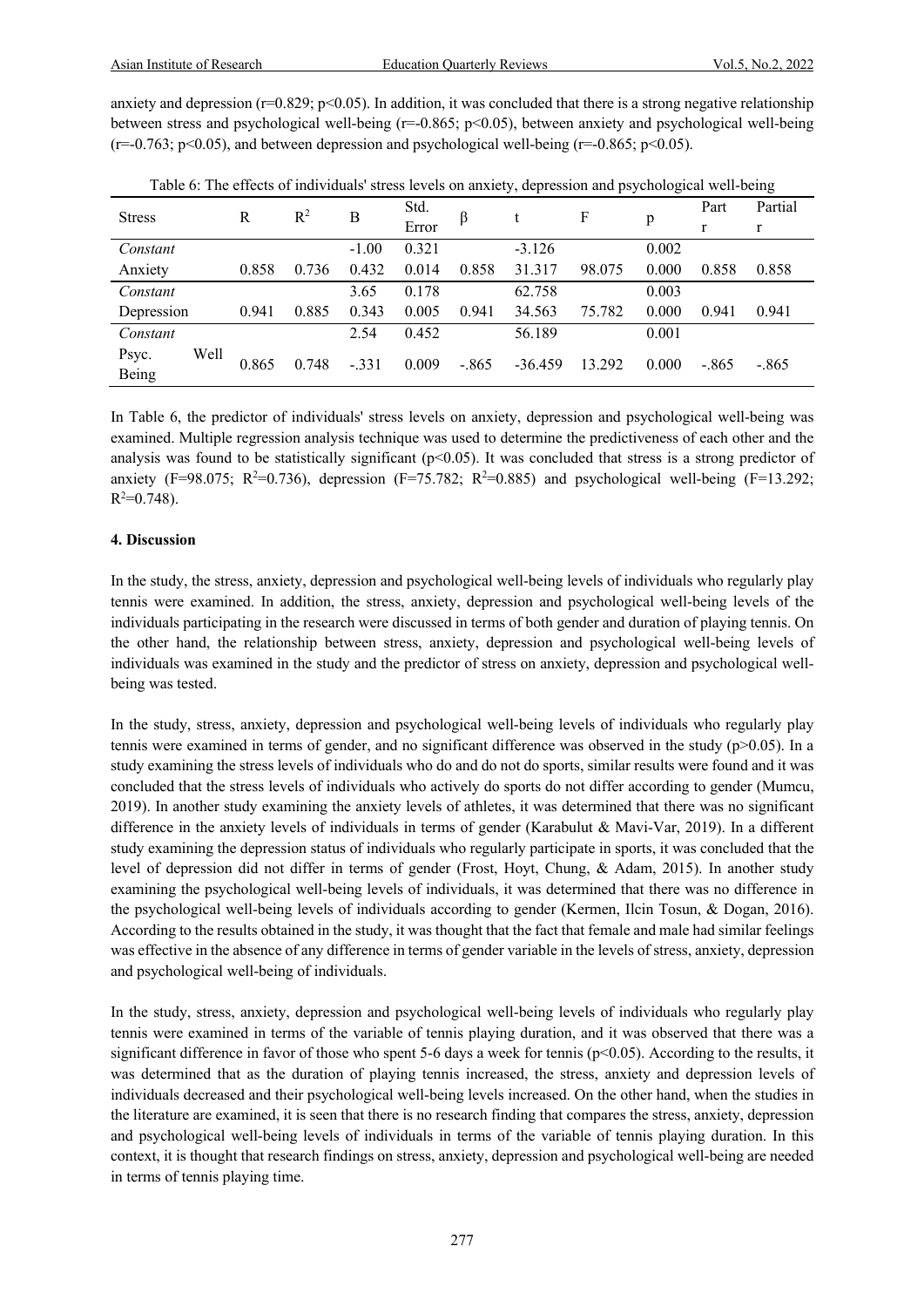In the study, the relationship between stress, anxiety, depression and psychological well-being levels of individuals who play tennis regularly was examined, and the predictor of stress on anxiety, depression and psychological wellbeing was tested. In the examination, it was seen that there was a positive and significant relationship between stress, anxiety and depression; It has been determined that there is a negative significant relationship between stress, anxiety, depression and psychological well-being. In addition, it was concluded that stress is a strong predictor of anxiety, depression and psychological well-being. A similar result was seen in the study examining the stress and anxiety levels of individuals, and it was concluded that there was a positive and significant relationship between stress and anxiety (Poursadeghiyan et al., 2016). Konstantopoulou et al. (2020) stated in their research that there is a positive relationship between stress and anxiety. In another study examining the stress and depression levels of individuals, Killinger et al. (2017) stated that there is a positive and significant relationship between stress and depression. Esigül & Cenkseven Onder (2017) examined the stress and psychological wellbeing of individuals in their study and concluded that there is a negative significant relationship between stress and psychological well-being.

#### **5. Conclusion**

As a result, this research was carried out to examine the stress, anxiety, depression and psychological well-being levels of individuals who regularly play tennis. In the study, it was observed that individuals' stress, anxiety and depression levels were low and their psychological well-being levels were high. From this point of view, it was concluded that playing tennis regularly reduces negative emotional states such as stress, anxiety and depression, and increases psychological well-being. Therefore, it has been seen that playing tennis regularly has an extremely important place in reducing stress, anxiety and depression, and in making individuals feel better psychologically. In the study, it was seen that the stress, anxiety, depression and psychological well-being levels of female and male who regularly play tennis were similar to each other and there was no significant difference between them. It has been determined that female and male have similar emotional states. In another result obtained from the study, it was seen that those who play tennis 5-6 days a week have lower levels of stress, anxiety and depression, and higher levels of psychological well-being than those who play tennis 1-2 to 3-4 days a week. It has been determined that individuals experience less stress, anxiety, depression and feel better psychologically as the number of days they play tennis increases. In the study, it was observed that there was a positive and significant relationship between individuals' stress, anxiety and depression levels; It has been determined that there is a negative significant relationship between stress, anxiety, depression and psychological well-being levels. It was concluded that as stress, anxiety and depression decrease in individuals, psychological well-being increases. In the study, it was also seen that the stress levels of individuals who regularly play tennis are a strong predictor of anxiety, depression and psychological well-being. Stress has been found to have a significant effect on anxiety, depression and psychological well-being.

In this study, the stress, anxiety, depression and psychological well-being levels of individuals who play tennis regularly are clearly stated. Therefore, according to the results obtained from the research, it is suggested that individuals should make playing tennis a lifestyle so that they can continue their lives in a mentally healthier way. In addition, individuals interested in different branches can be included in similar studies to be carried out in the future and how it affects the psychological state of individuals in different branches can be examined.

#### **References**

- Adwas, A.A., Jbireal, J.M. & Azab, A.E. (2019). Anxiety: Insights into signs, symptoms, etiology, pathophysiology, and treatment. *East African Scholars Journal of Medical Sciences, 2*(10), 580-591.
- Alpertonga, H., Unsar, A.S. & Akin-Koldere, Y. (2016). A field study to determine the anxiety and stress levels of physical education and sports school students. *The Journal of Social Economic Research, 16*(32), 71-83. DOI: https://doi.org/10.30976/susead.302136
- Altungul, O. (2006). *Determination of stress levels in the light of personality traits of participants in football activities.* Master Thesis. Fırat University Institute of Health Sciences, Elazig.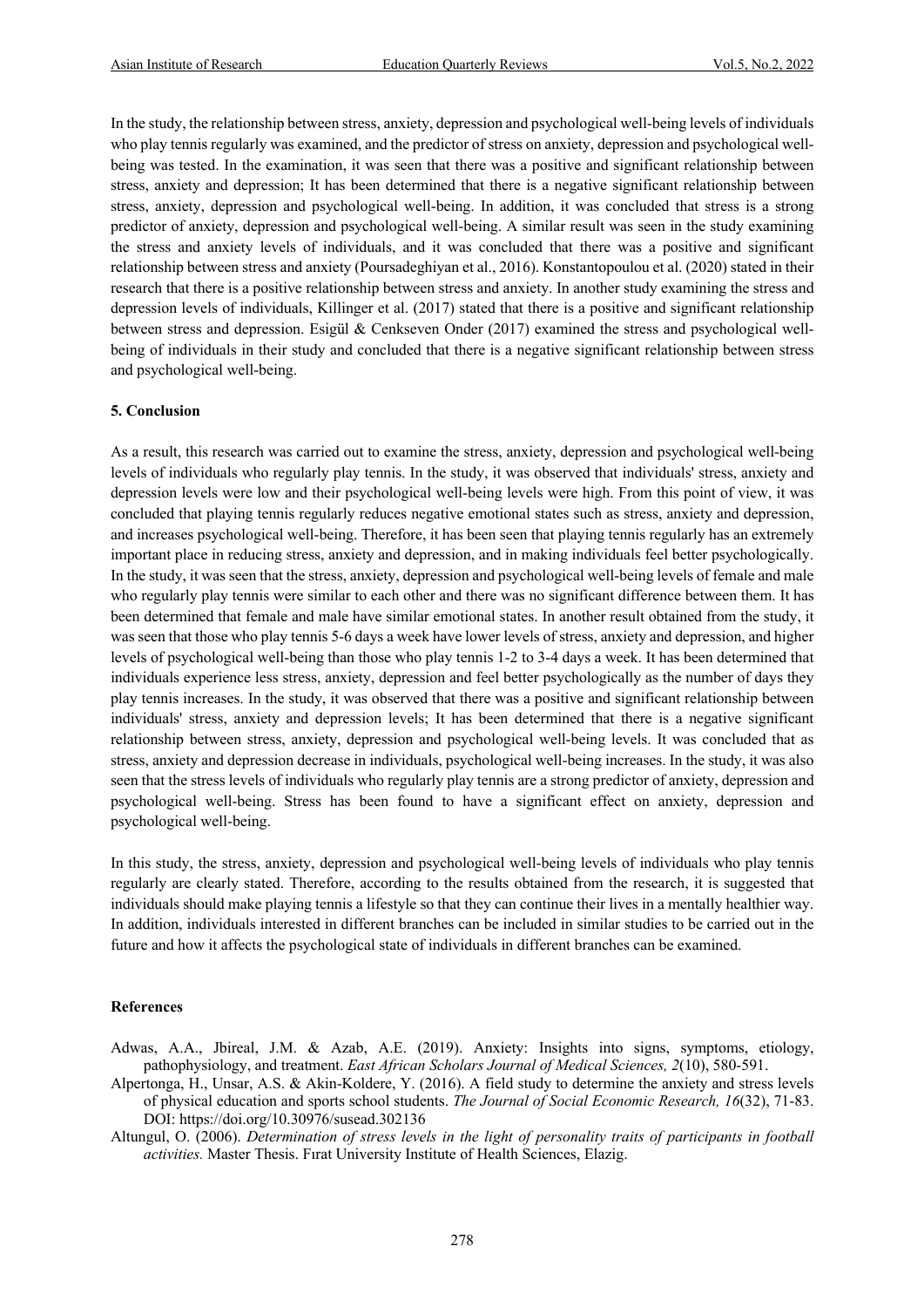- Arslan, C., Gullu, M., & Tutal, V. (2011). Examination of depression status of primary school students who do and do not play sports according to some variables. *Niğde University Journal of Physical Education and Sport Sciences, 5*(2), 120-132.
- Aytan, G.K. (2010). *The effects of sports on socialization of secondary school students.* Doctoral Thesis. Gazi University Institute of Educational Sciences, Ankara.
- Buyukergun, A. (2020). Examination of postgraduate theses made in the tennis branch in Turkey between 1990- 2018. *Sports Education Magazine, 4*(1), 20-29.
- Cheng, W.K., Hardy, L. & Markland, D. (2009). Toward a three-dimensional conceptualization of performance anxiety: Rationale and initial measurement development. *Psychology of Sport and Exercise, 10*(2), 271–278. DOI: https://doi.org/10.1016/j.psychsport.2008.08.001
- Cicek, G., Atan, T., Kamuk, Y.U., Imamoglu, O., Yamaner, F. & Aslan, V. (2015). Effect of exercise on levels of depression. *Anthropologist, 20*(3), 670-674. DOI: https://doi.org/10.1080/09720073.2015.11891772
- Coskun, M. & Eyuboglu, E. (2020). Investigation of the effect of basic motoric features on tennis skill teaching in boys aged 10-12 years receiving tennis training. *Spormetre The Journal of Physical Education and Sport Sciences, 18*(2), 191-200. DOI: https://doi.org/10.33689/spormetre.689533
- Daviu, N., Bruchas, M.R., Moghaddam, B., Sandi, C. & Beyeler, A. (2019). Neurobiological links between stress and anxiety. *Neurobiol Stress, 11*, 100191. DOI: https://doi.org/10.1016/j.ynstr.2019.100191
- Deniz, M.E., Erus, S.M., & Buyukcebeci, A. (2017). The mediating role of emotional intelligence in the relationship between mindfulness and psychological well-being. *Turkish Journal of Psychological Counseling and Guidance, 7*(47), 17-31.
- Diener, E. & Chan, M. (2011). Happy people live longer: Subjective well-being contributes to health and longevity. *Applied Psychology: Health and well-being, 3*(1), 1-43. DOI: https://doi.org/10.1111/j.1758- 0854.2010.01045.x
- Diener, E., Wirtz, D., Tov, W., Kim-Prieto, C., Choi, D., Oishi, S., & Biswas-Diener, R. (2010). New well-being measures: Short scales to assess flourishing and positive and negative feelings. *Social Indicators Research, 97*(2), 143–156. DOI: https://doi.org/10.1007/s11205-009-9493-y
- Ekeland, E., Heian, F., Hagen, K. & Coren, E. (2005). Can exercise improve self esteem in children and young people? A systematic review of randomised controlled trials. *British Journal of Sports Medicine, 39*(11), 792- 798. DOI: http://dx.doi.org/10.1136/bjsm.2004.017707
- Esigül, E., & Cenkseven Onder, F. (2017). Mediator and moderator role of social problem solving in the relationship between stress and psychological well-being. *Journal of Human Sciences, 14*(1), 803-818. DOI: http://orcid.org/0000-0001-9748-626X
- Forgeard, M.J.C., Jayawıckreme, E., Kern, M. & Seligman, M.E.P. (2011). Doing the right thing: Measuring wellbeing for public policy. *International Journal of Wellbeing, 1*, 79-106. DOI: http://dx.doi.org/10.5502/ijw.v1i1.15
- Frost, A., Hoyt, L.T., Chung, A.L. & Adam, E.K. (2015). Daily life with depressive symptoms: Gender differences in adolescents' everyday emotional experiences. *Journal of Adolescence, 43,* 132-141. DOI: https://doi.org/10.1016/j.adolescence.2015.06.001
- George, D. & Mallery, P. (2010). *SPSS for windows step by step: A simple guide and reference, 17.0 update.* 10th ed. Boston: Allyn & Bacon.
- Goodwin, G.M. (2006). Depression and associated physical diseases and symptoms. *Dialogues in Clinical Neuroscience, 8*(2), 259-265. DOI: https://doi.org/10.31887/DCNS.2006.8.2/mgoodwin
- Heggelund, J., Kleppe, K.D., Morken, G. & Vedul-Kjelsås, E. (2014). High aerobic intensity training and psychological states in patients with depression or schizophrenia. *Frontiers in Psychiatry, 5*, 148. DOI: https://doi.org/10.3389/fpsyt.2014.00148
- Kapur, R. (2020). *Health and well-being*. Retrieved 06 August 2021 from https://www.researchgate.net/publication/342589861\_Effects\_of\_Anxiety\_on\_Health\_and\_Wellbeing of the Individuals.
- Karabulut, E.O. & Mavi-Var, S. (2019). The relationship between state and trait anxiety of taekwondo players and competition performance and injury status. *Turkish Journal of Sport Sciences, 2*(1), 47-54.
- Karasar, N. (2013). *Scientific research methods.* Ankara: Nobel Publishing.
- Kermen, U., Tosun Ilcin, N. & Dogan, U. (2016). Social anxiety as a predictor of life satisfaction and psychological well-being. *Journal of Educational Theory and Practice Research, 2*(2), 20-29.
- Keyes, C., Shmotkin, D. & Ryff, C.D. (2002). Optimizing well-being: The empirical encounter of two traditions. *Journal of Personality and Social Psychology, 82*(6), 1007–1022. DOI: https://doi.org/10.1037/0022- 3514.82.6.1007
- Khan, M.K., Khan, A., Khan, S.U. & Khan, S. (2017). Effect of anxiety on athletic performance. *Research and Investigations in Sports Medicine, 1*(1), 1-5. DOI: https://doi.org/10.31031/RISM.2017.01.000508
- Killinger, S.L., Flanagan, S., Castine, E. & Howard, K. (2017). Stress and depression among veterinary medical students. *Journal of Veterinary Medical Education, 44*(1), 3-8. DOI: https://doi.org/10.3138/jvme.0116- 018R1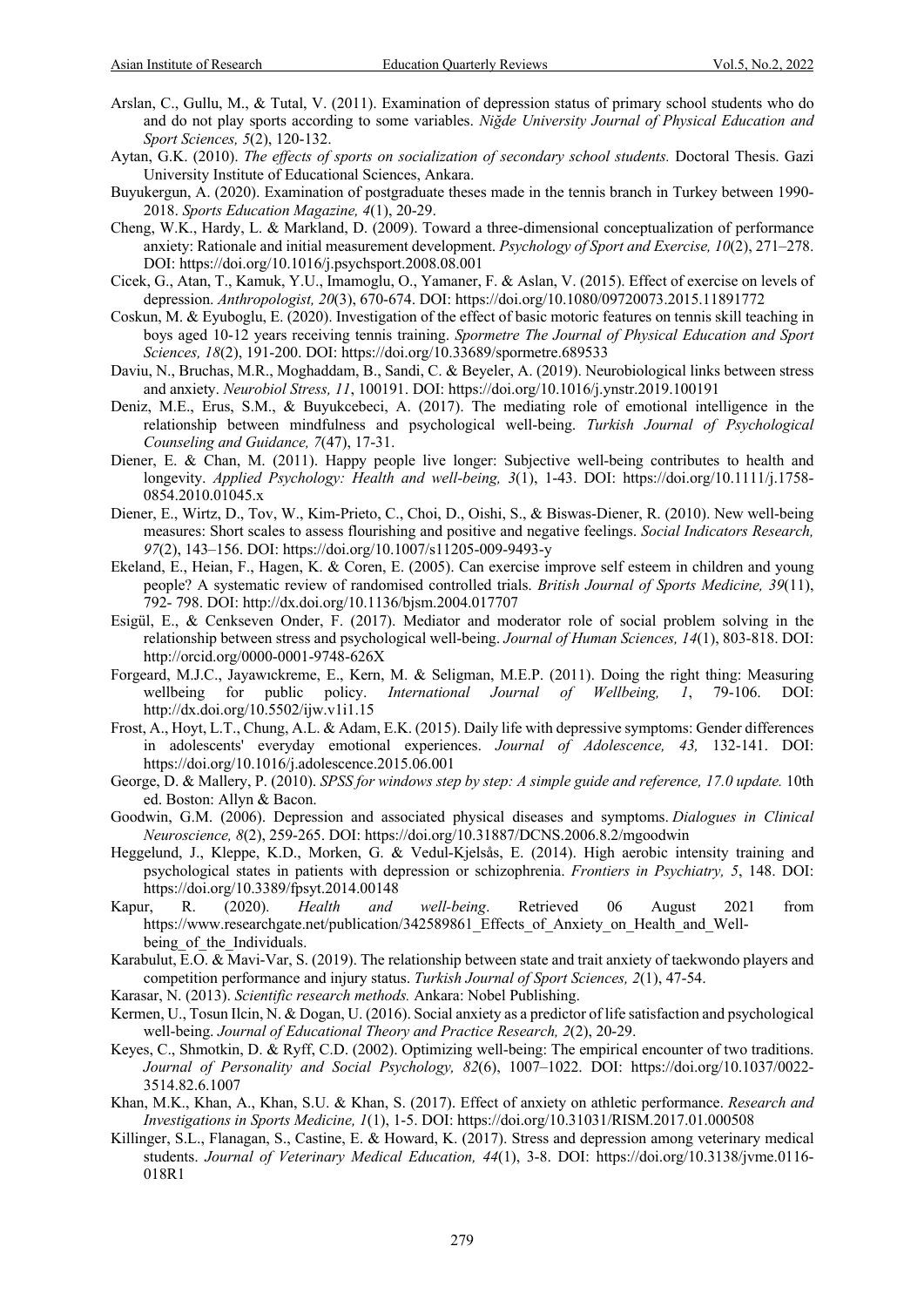- Kisch, J., Leino, E.V. & Silverman, M.M. (2005). Aspects of suicidal behavior, depression and treatment in college students: Results from the spring 2000 national college health assessment survey. *Suicide and Life Threatening Behavior, 35*(1), 3-13. DOI: https://doi.org/10.1521/suli.35.1.3.59263
- Kivrak, Y., Kokacya, M.H., Sevim, E. & Copoglu, U.S. (2016). Depressive symptom prevalence and risk factors in Eastern Turkish university students. *Journal of Clinical and Analytical Medicine, 7*(4), 440-444. DOI: https://doi.org/10.4328/JCAM.2907
- Konstantopoulou, G., Iliou, T., Karaivazoglou, K., Iconomou, G., Assimakopoulos, K. & Alexopoulos, P. (2020). Associations between (sub) clinical stress and anxiety symptoms in mentally healthy individuals and in major depression: A cross-sectional clinical study. *BMC Psychiatry, 20*(1), 1-8. DOI: https://doi.org/10.1186/s12888-020-02836-1
- Lovibond, P.F. & Lovibond, S.H. (1995). The structure of negative emotional states: Comparison of the depression anxiety stress Scales (DASS) with the beck depression and anxiety inventories. *Behaviour Research and Therapy, 33*(3), 335-343. DOI: https://doi.org/10.1016/0005-7967(94)00075-U
- Martens, R., Burton, D., Vealey, R., Bump, L. & Smith, D. (1990). *Development and validation of the Competitive State Anxiety Inventory-2 (CSAI-2).* In: Martens, R., Vealey, R.S. and Burton, D. (Ed.), Competitive anxiety in sport (p. 117-190). Chapaign, Illinois: Human Kinetics.
- Matamoros-Catalan, D., Conesa-Gomez, A., Stubbs, B. & Vancampfort, D. (2016). Exercise improves depressive symptoms in older adults: An Umbrella review of systematic reviews and meta-analyses. *Psychiatry Research, 244*, 202-209. DOI: https://doi.org/10.1016/j.psychres.2016.07.028
- Mumcu, N. (2019). *Determining the stress and happiness levels of physical education students who do and do not do active sports.* Master Thesis, Hitit University Institute of Health Sciences, Çorum.
- Oner, N. & LeCompte, A. (1983). *Handbook of the state and trait anxiety inventory.* Istanbul: Boğaziçi University Press.
- Ozdevecioglu, M. & Yalcin, Y. (2010). The effect of sports satisfaction on the stress and aggression levels of athletes. *Niğde University Journal of Physical Education and Sport Sciences, 4*(1), 63-76.
- Ozen, Y. (2010). Subjective and psychological well-being in the context of personal responsibility (A social psychological assessment). *Dicle University Social Sciences Institute Electronic Journal*, 4, 46–58.
- Ozkatar Kaya, E. & Karahan, M. (2019). Physical performance characteristics of university male tennis players in division I and II. Physical Education of Students, 23(5), 256-261. DOI: https://doi.org/10.15561/20755279.2019.0507
- Palazzolo, J. (2019). Anxiety and performance. L'Encephale, 46(2), 158-161. DOI: https://doi.org/10.1016/j.encep.2019.07.008
- Poursadeghiyan, M., Abbasi, M., Mehri, A., Hami, M., Raei, M. & Ebrahimi, M.H. (2016). Relationship between job stress and anxiety, depression and job satisfaction in nurses in Iran. *The Social Sciences, 11*(9), 2349- 2355. DOI: https://doi.org/10.36478/sscience.2016.2349.2355
- Pratt, L.A. & Brody, D.J. (2008). Depression in the United States household population, 2005-2006. *National Center for Health Statistics, 7*, 1-8.
- Ramakrishnan, K.S., Sathya, P. & Ghelani, B. (2015). Assessment of anxiety in sports person pre and post sports performance a study on: Levels of anxiety in individual vs group sport. *International Journal of Innovative Research in Science, Engineering and Technology, 4*(9), 8901-8905. DOI:10.15680/IJIRSET.2015.0409085
- Robbins, S.T., DeCenzo, D.A. & Coulter, M. (2013). Fundamentals of management: Essential concepts and applications. *Ed. Adem Öğüt, Fundamentals of Management: Basic Concepts and Applications.* Ankara: Nobel Academic Publishing.
- Ryan Richard, M. & Deci Edward, L. (2001). On happiness and human potentials: A review of research on hedonic and eudaimonic wellbeing. *Annual Review of Psychology, 52*(1), 141-166. DOI: https://doi.org/10.1146/annurev.psych.52.1.141
- Ryff, C.D. (1989). Beyond ponce de leon and life satisfaction: New directions in quest of successful aging. *International Journal of Behavioral Development, 12*(1), 35-55. DOI: https://doi.org/10.1177/016502548901200102
- Ryff, C.D., Magee, W.J., Kling, K.C. & Wing, E.H. (1999). Forging macro-micro linkages in the study of psychological well-being. In C.D. Ryff, V. W. Marshall (Eds.). *The self and society in aging processes (pp. 247–278).* New York: Springer.
- Sahin, M. (2019). Fear, anxiety and anxiety disorders. *Eurasian Journal of Researches in Social and Economics, 6*(10), 117-135.
- Salar, B., Hekim, M. & Tokgoz, M. (2012). Comparison of the emotional states of individuals aged 15-18 doing team and individual sports. *Mehmet Akif Ersoy University Journal of Social Sciences Institute, 4*(6), 123-135.
- Sar, H., Yuksek, S. & Ayan, V. (2020). The effect of the tennis league designed with modified games on the development of tennis players. *International Journal of Contemporary Educational Studies, 6*(1), 161-184.
- Schuch, F.B., Vancampfort, D., Rosenbaum, S., Richards, J., Ward, P.B., Veronese, N., Solmi, M., Cadore, E.L. & Stubbs, B. (2016). Exercise for depression in older adults: A meta-analysis of randomized controlled trials